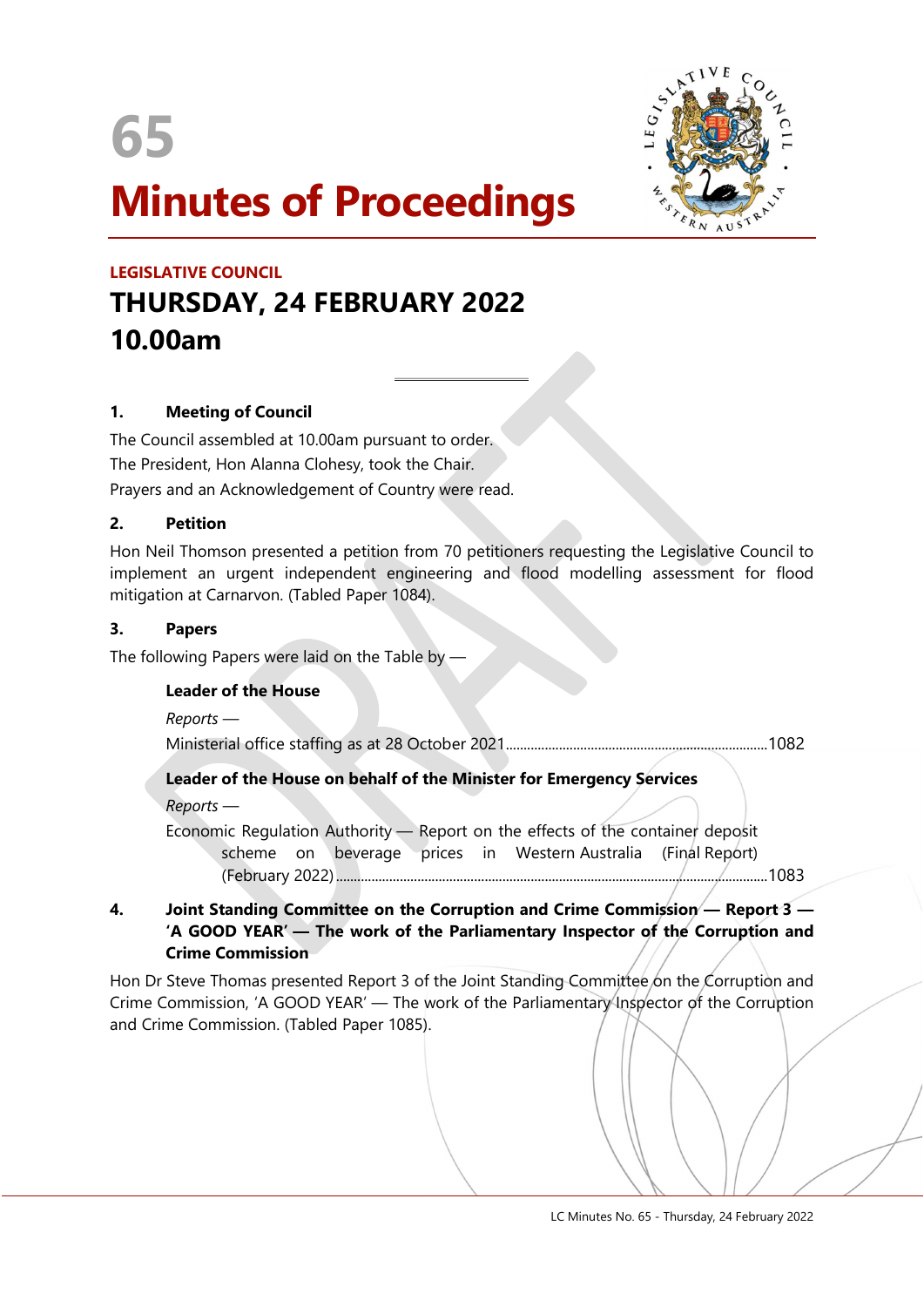# 5. Regional Electricity Network

Hon Martin Aldridge: To move on the next day of sitting —

That this House recognises the vulnerability of the electricity network in regional Western Australia and calls on the State Government to:

- (a) apologise to regional families, businesses and communities who have been impacted by frequent power outages;
- (b) identify what actions it is taking to improve network resilience and performance;
- (c) improve the extended outage payment to ensure equity in its application and relevance to the outage experienced; and
- (d) support an independent inquiry that examines the performance of Western Power and Horizon Power in providing safe and reliable power.

# 6. COVID-19 in 2022

Hon Dr Steve Thomas: To move on the next day of sitting —

That this House:

- (a) notes this State's lack of preparedness for the inevitable outbreak of COVID-19 in 2022 and the spread of the Omicron strain;
- (b) notes the constant changing of the State's COVID-19 rules by the State Government, and that the lack of consistency is damaging to the business community in particular;
- (c) notes the lack of openness and accountability of the Government in making these changes, including not making the information used to make the decisions and thresholds and trigger points freely available;
- (d) notes that this arrogant willingness to keep the community in the dark is unnecessary and unjustified, as the vast majority of the community is mature enough to assess the situation rationally; and
- (e) calls on the McGowan Government to stop treating the Western Australian community with contempt, and provide them with consistent, clear and manageable rules for COVID-19 and release all supporting data and information used to justify them and all thresholds for future actions.

# 7. Environmental Development in Western Australia

Non-Government Business No. 1 having been called, Hon Tjorn Sibma moved, without notice — That this House affirms the need for the Government to:

- (a) ensure that its agencies, systems and processes encourage environmentally, socially and economically responsible development throughout Western Australia;
- (b) avoid adopting policies which are economically and socially destabilising and confer questionable environmental benefits;
- (c) expedite changes to its environmental approvals system (and other approvals systems) necessary for attracting investment; and
- (d) deliver, quickly, on its various commitments made over recent years to streamline and reform approvals systems.

Debate ensued. Motion lapsed.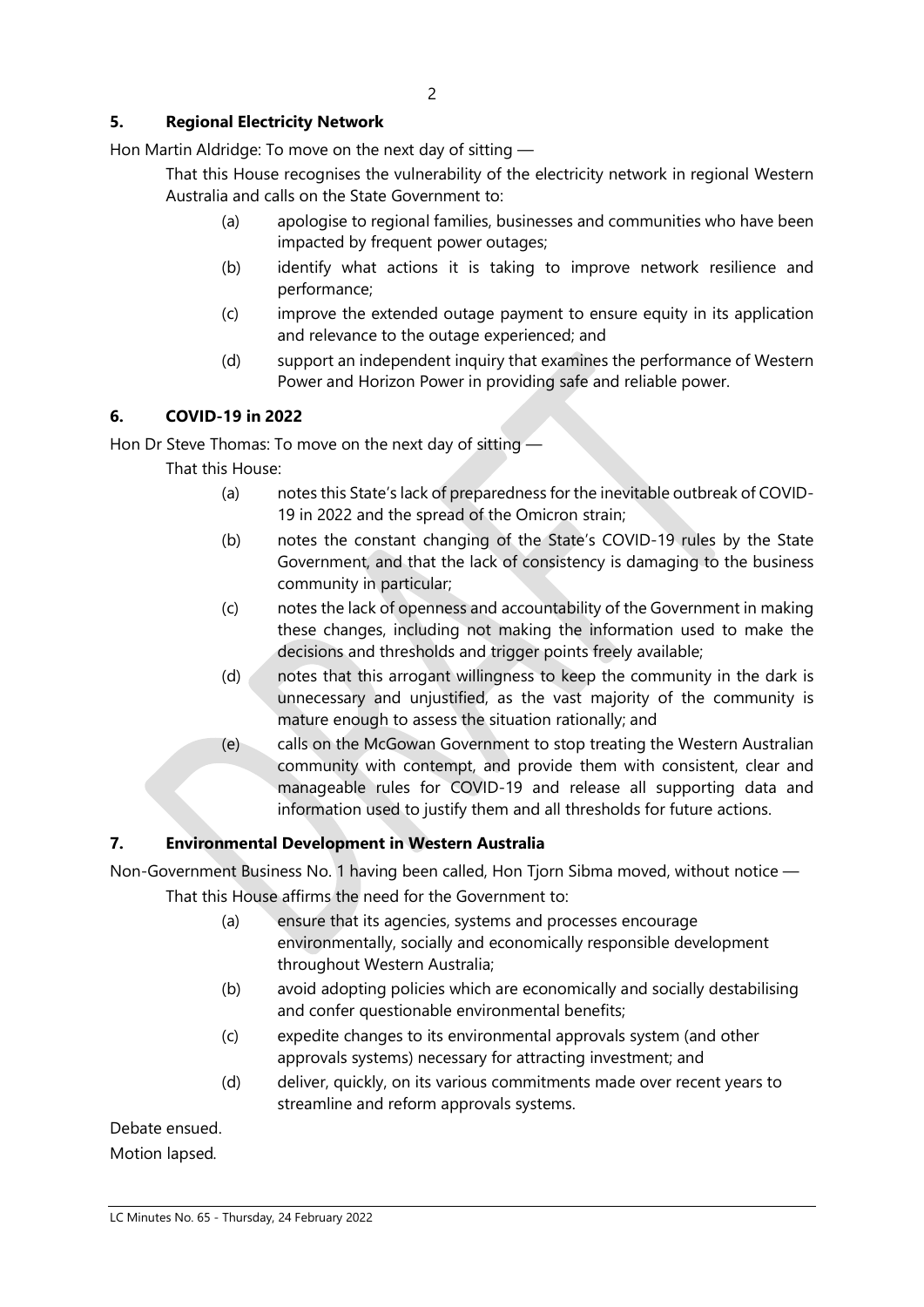# 8. Renewable Hydrogen

Private Members' Business No. 1 having been called, Hon Dan Caddy moved, without notice — That this House:

- (a) recognises that renewable hydrogen will play a key role in diversifying the State's decarbonised economy and by doing so will create local jobs across our regions;
- (b) commends the McGowan Government on its commitment to creating the investment environment for Western Australia to become a significant producer, exporter and user of renewable hydrogen; and
- (c) acknowledges that there are currently over 30 renewable hydrogen projects and proposals, covering many aspects of the hydrogen supply chain, in Western Australia.

Debate ensued. Motion lapsed.

# 9. City of Sterling Meeting Procedures Local Law 2021 — Disallowance — Discharge from Notice Paper

The Order of the Day having been called, Hon Lorna Harper moved, without notice —

That pursuant to recommendation of the Joint Standing Committee on Delegated Legislation, Order of the Day No. 1, City of Sterling Meeting Procedures Local Law 2021 — Disallowance, be discharged from the Notice Paper.

Question — put and passed.

# 10. City of Wanneroo Animals Local Law 2021 — Disallowance — Discharge from Notice Paper

The Order of the Day having been called, Hon Lorna Harper moved, without notice —

That pursuant to recommendation of the Joint Standing Committee on Delegated Legislation, Order of the Day No. 2, City of Wanneroo Animals Local Law 2021 -Disallowance, be discharged from the Notice Paper.

Question — put and passed.

# 11. Transport Legislation Amendment (Identity Matching Services) Bill 2021

The Order of the Day for the further consideration of this Bill, in Committee of the Whole House, having been read.

The Acting President left the Chair.

#### ———— In Committee

(Hon Steve Martin in the Chair)

Clause 1.

Debate resumed.

The Leader of the House tabled documents, Department of Transport, Identity Matching Services summary and infographic (August 2021). (Tabled Paper 1086).

Debate resumed.

Clause agreed to.

Clause 2 agreed to.

Clauses 3 to 5 agreed to.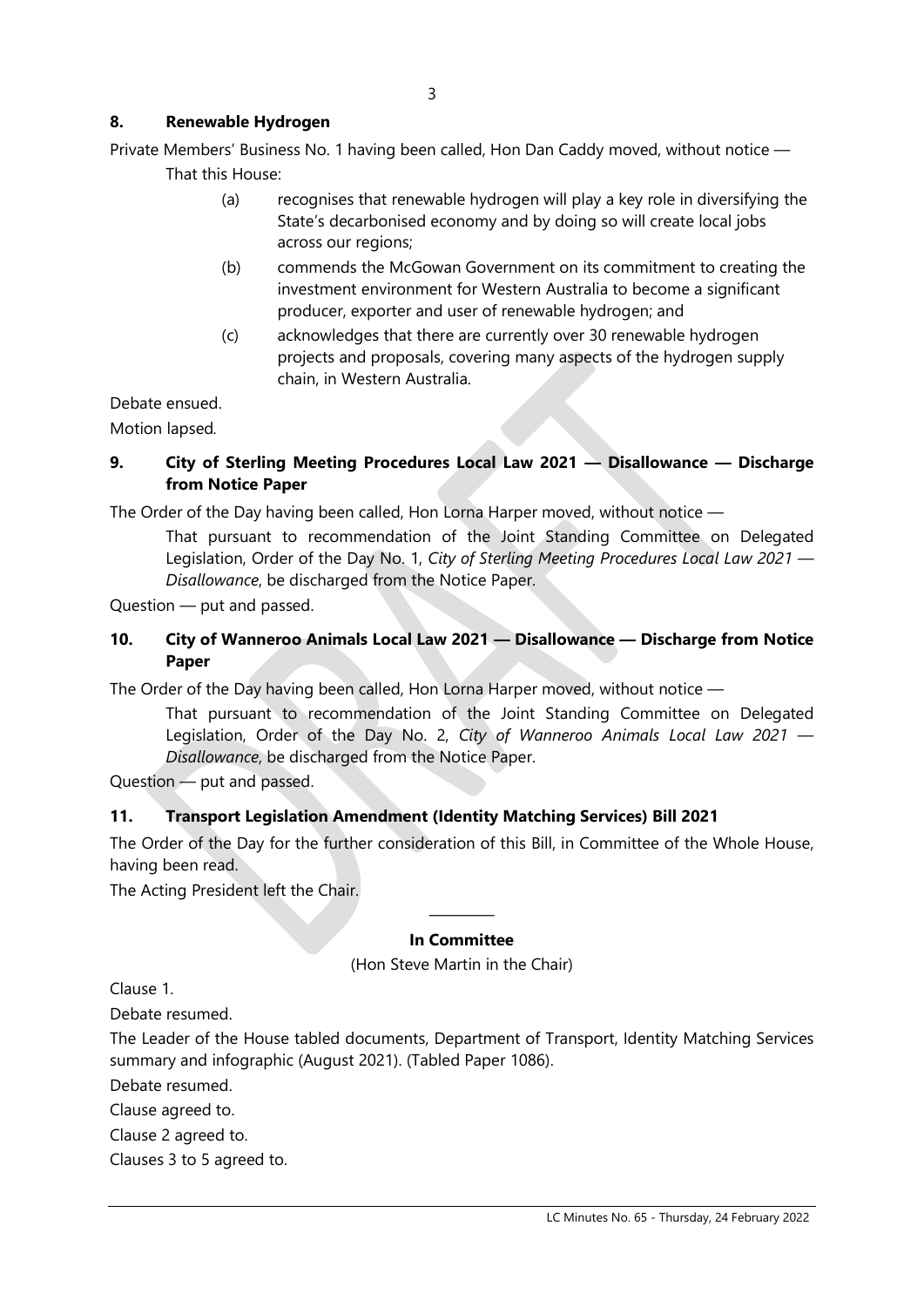Clause 6.

Debate ensued.

Clause agreed to.

Clauses 7 to 9 agreed to.

Clause 10.

Debate ensued.

Clause agreed to.

Clause 11 agreed to.

Clause 12.

Debate ensued.

Hon Donna Faragher moved —

Page 13, lines 2 to 4 — To delete "that is likely to result in serious harm to a person to whom the information relates"

Debate ensued.

Amendment — put.

The Committee divided.

# Ayes (8)

| Hon Martin Aldridge | Hon Steve Martin             |
|---------------------|------------------------------|
| Hon Peter Collier   | Hon Neil Thomson             |
| Hon Donna Faragher  | Hon Wilson Tucker            |
| Hon James Hayward   | Hon Dr Steve Thomas (Teller) |
|                     |                              |

# Noes (16)

| Hon Klara Andric       | Hon Kyle McGinn          |
|------------------------|--------------------------|
| Hon Dan Caddy          | Hon Shelley Payne        |
| Hon Sandra Carr        | Hon Stephen Pratt        |
| Hon Kate Doust         | Hon Martin Pritchard     |
| Hon Sue Ellery         | Hon Samantha Rowe        |
| Hon Lorna Harper       | Hon Matthew Swinbourn    |
| Hon Jackie Jarvis      | Hon Dr Sally Talbot      |
| Hon Alannah MacTiernan | Hon Pierre Yang (Teller) |
|                        |                          |

Amendment thus negatived.

The Leader of the House representing the Minister for Transport moved —

Page 13, after line 14 — To insert:

# 11K. Tabling amendments to intergovernmental agreement

If the intergovernmental agreement (other than a Schedule that does not relate to this State) is amended, the Minister must cause a copy of the amendment to be laid before each House of Parliament within 14 sitting days of the House after the amendment is made.

Debate ensued. Amendment — put and passed. Debate ensued.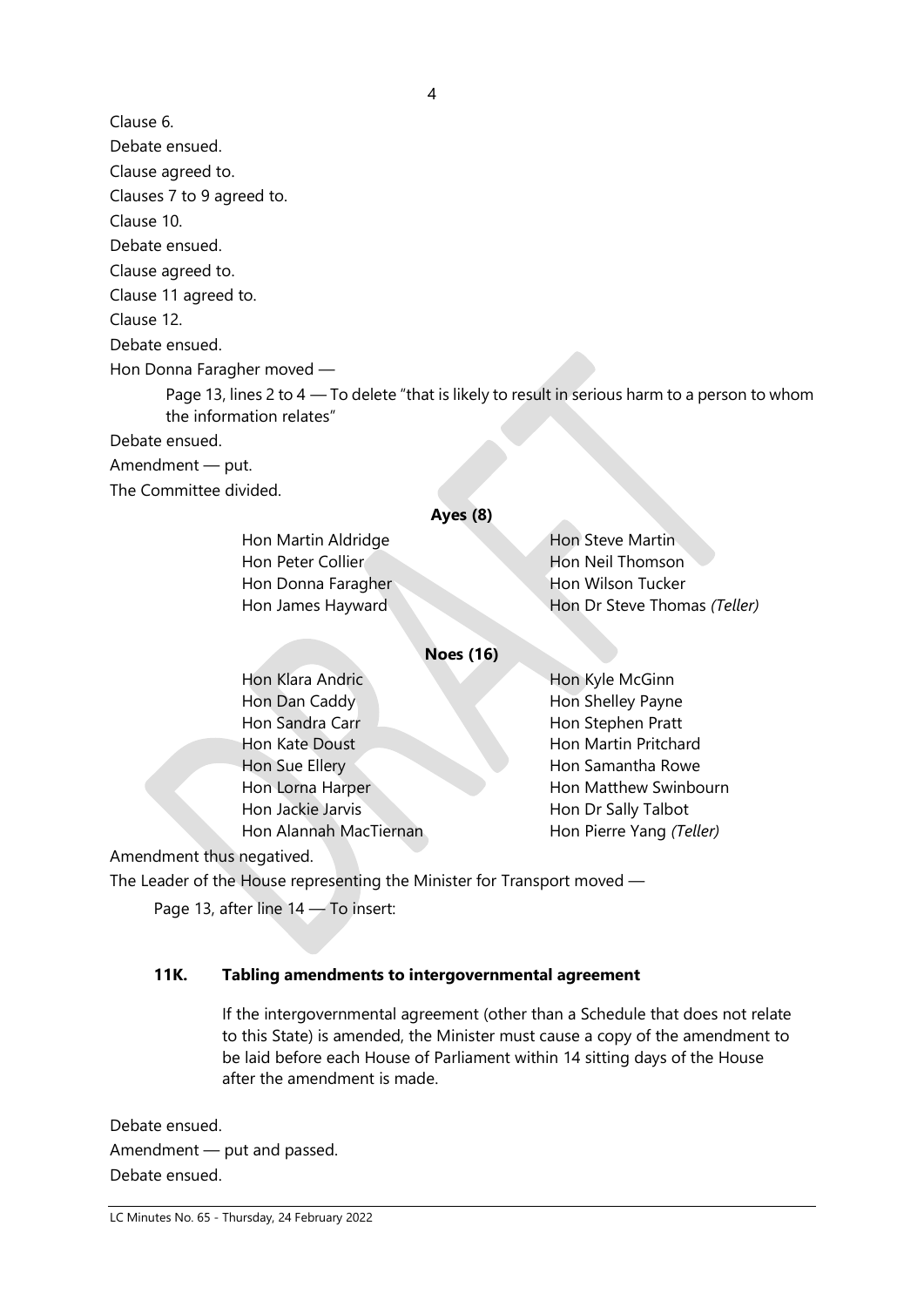Clause, as amended, agreed to. Clauses 13 to 23 agreed to. Clause 24. Debate ensued. The Leader of the House representing the Minister for Transport moved —

Page 21, after line 16 - To insert:

# 17C. Tabling amendments to intergovernmental agreement

 If the intergovernmental agreement (other than a Schedule that does not relate to this State) is amended, the Minister must cause a copy of the amendment to be laid before each House of Parliament within 14 sitting days of the House after the amendment is made.

Amendment — put and passed.

Clause, as amended, agreed to.

Clauses 25 and 26 agreed to.

Title agreed to.

The Deputy President resumed the Chair.

Bill reported with amendments.

The Leader of the House representing the Minister for Transport, by leave, moved, That the report be adopted.

————

Report adopted.

The Leader of the House representing the Minister for Transport moved, without notice —

That so much of Standing Orders be suspended so as to enable the Transport Legislation Amendment (Identity Matching Services) Bill 2021 to be read a third time.

The motion requiring the concurrence of an absolute majority.

Question — put.

The Deputy President having counted the Council, and there being an absolute majority present, and no dissentient voice, declared the motion carried with the concurrence of an absolute majority. The Leader of the House representing the Minister for Transport moved, That the Bill be read a third time.

The Deputy President announced that the Deputy Chair of Committees had certified that this was a true copy of the Bill as agreed to in Committee of the Whole House and reported.

Question — put and passed.

Bill read a third time and passed.

# 12. Cognate Debate — Legal Profession Uniform Law Application Bill 2021 and Legal Profession Uniform Law Application (Levy) Bill 2021

The Parliamentary Secretary to the Attorney General sought leave of the Council to debate Order of the Day No. 11, Legal Profession Uniform Law Application Bill 2021, and Order of the Day No. 10, Legal Profession Uniform Law Application (Levy) Bill 2021, cognately [SO 127]. Leave granted.